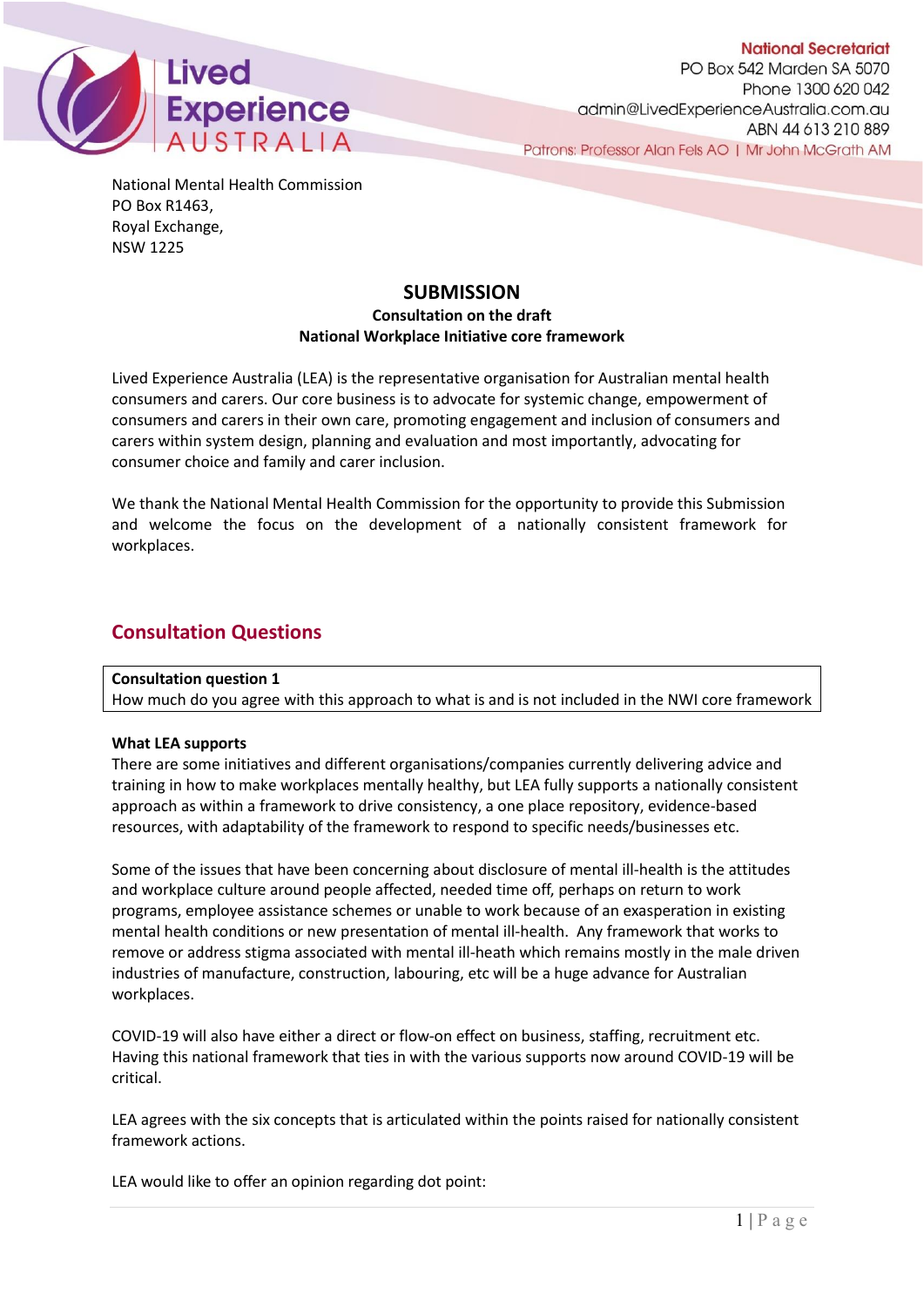• *A centrepiece for services and supports including a digital platform, an accreditation or benchmarking system and expert advice and implementation support.*

As with all accreditation processes, LEA suggests a recognisable Quality Tick or similar to show employees and industry, that the business has achieved success against the framework. This would be awarded to business which have implemented Framework and achieve successful accreditation. LEA understands that this will take some considerable time, but thinking about this now, we believe is crucial.

## **Consultation question 2**

How relevant are the proposed domains of this framework for all Australian businesses?

### **Consultation question 3**

Are there important areas that this framework misses out that are relevant to all Australian businesses?

LEA supports the three identified domains, namely:

- Support recovery
- Prevent harm
- Promote wellbeing through positive elements of work

#### **Consultation question 5**

What are the sub-domains or key considerations that should sit under Domain 1?

LEA would like to propose two additional domains,

- Eliminate stigma
- Change culture

LEA is of the view that these additional two domains go to the heart of a truly welcoming, accepting, and supportive mentally health workplace.

### **Consultation question 7**

Is there another term aside from 'prevent harm' that would better capture the intent of Domain 2

### **Consultation question 9**

Is there another term aside from 'Promoting wellbeing through positive elements of work' that would better capture the intent of Domain 3

LEA has proposed the above two additional domains because we believe that one of the main issues in the workplace is bullying. That in our opinion goes to changing the culture within the workplace and within businesses.

If there was a specific domain to address this as the one above proposed by LEA i.e. 'Change culture' this would have a direct relation to bullying etc and therefore can be addressed independently.

#### **Consultation question 12**

Do you have feedback or comments on the 'action at all levels' approach